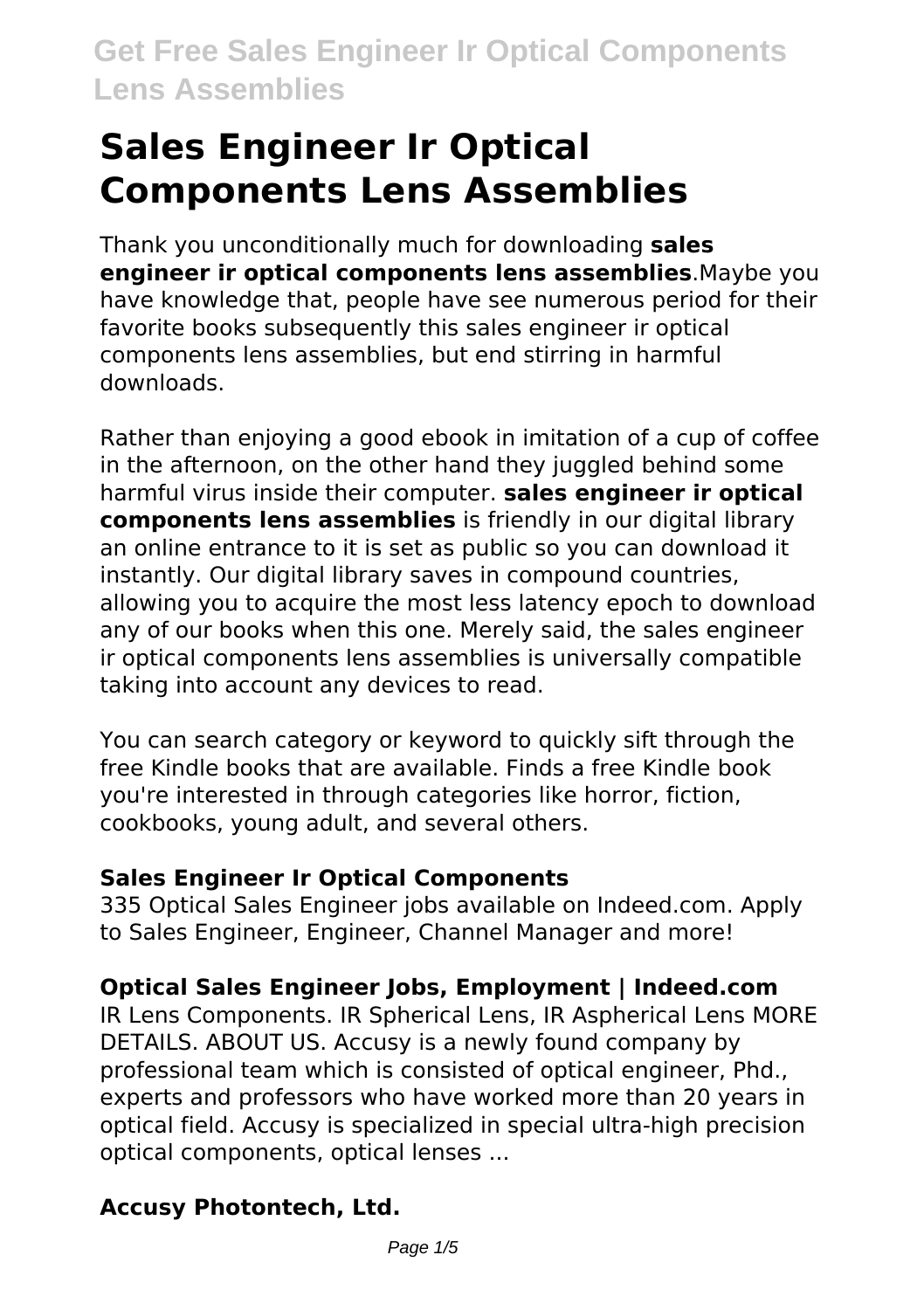OST Photonics are specialized in producing a variety of highprecision IR optical components for the Medical/Life Sciences, Defense & Security, Semiconductor, and Industrial OEM market. DLC(Diamond Like Carbon) coating and AR coating are all available.

#### **OST Photonics - Scintillation Crystals Laser Crystal IR ...**

The main products are optical lenses, windows, mirrors, prisms, filters, mirrors, light-guides, wedges, balls and half-balls, rods, tubes, and other custom-made optical components. In addition to processing a full range of optical glass components, Creator Optics can also process all kinds of other optical materials and laser crystal components.

#### **Creator Optics - Sapphire, Germanium, Optical components**

Your Supplier for Instruments and Optical Components As an OEM supplier, we consider our customer relationship to be a valuable asset. We understand that your application is not standard and so we offer customization of all of our products – even for single units.

#### **Artifex Engineering » Your Supplier of Instruments and Optics**

Find Electroformed Metal Components, Thin Film Optical Coatings, Infrared Imaging & IDCA Components, including Parabolic Reflectors, Cold Shields, and Waveguides. Proudly serving Aerospace, Defense, Medical, Semiconductor, and Industrial markets worldwide.

## **Precision Electroformed Metal Components for 2020**

Apply to Optical Engineer jobs now hiring on Indeed.co.uk, the world's largest job site. ... Experience testing optical components in lab environment and normal office. ... We have 3 leading Optical Communications organisations seeking either Sales Engineers or Sales Managers.

## **Optical Engineer Jobs - September 2020 | Indeed.co.uk**

Optical Components are used to alter the state of light through a variety of means including focusing, filtering, reflecting, or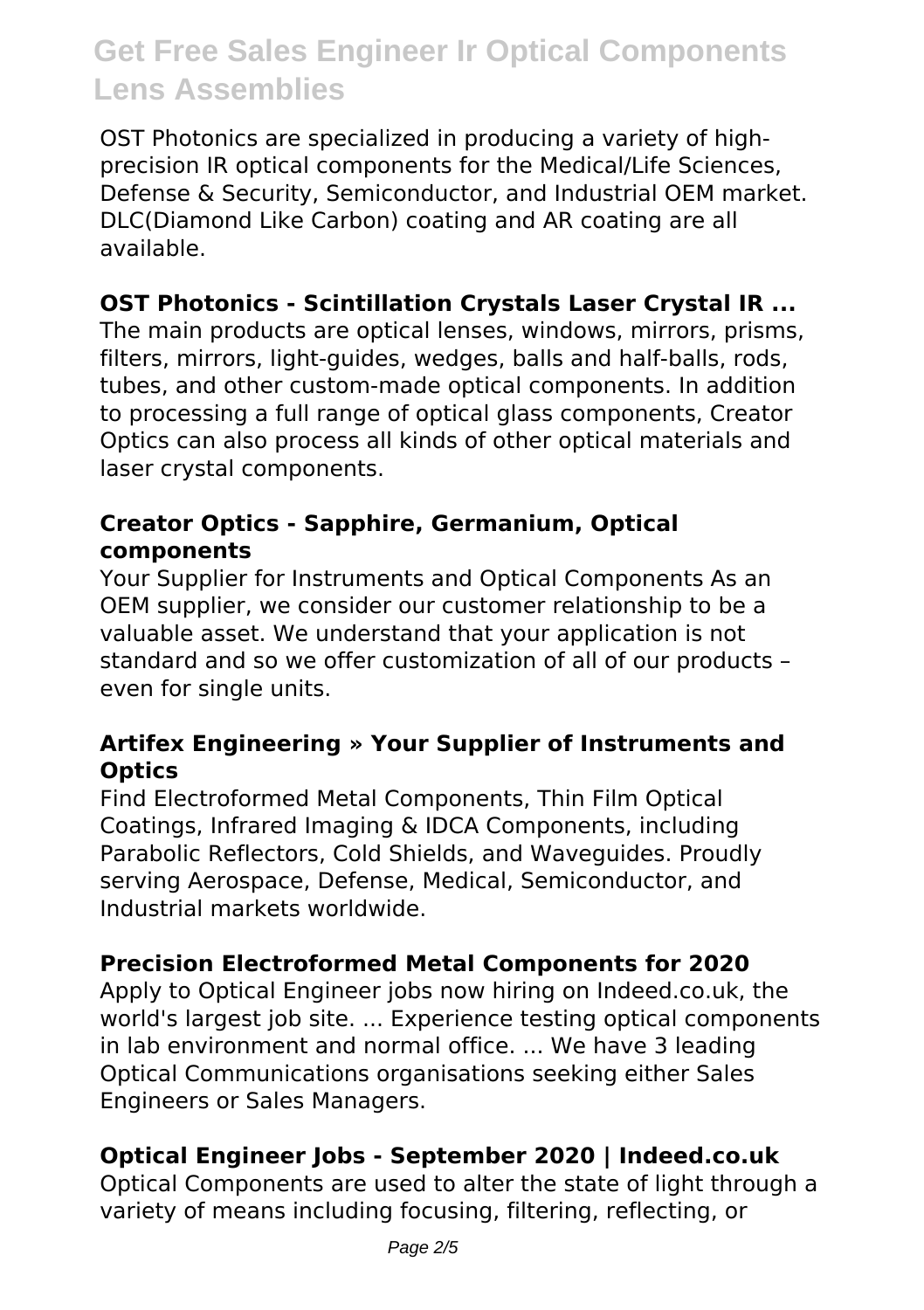polarizing. Optical Components are integrated into a limitless number of applications, such as microscopy, imaging, or interferometry, for industries ranging from the life sciences to testing and measurement.

### **Optical Components | Lenses, Mirrors & More | Edmund Optics**

The Investor Relations website contains information about MACOM Technology Solutions Holdings, Inc.'s business for stockholders, ... Click here to contact a local sales engineer or representative. ... Optical Components Amplifiers Diodes ...

#### **Overview | MACOM Technology Solutions Holdings, Inc.**

ResearchIR is a powerful and easy to-use thermal analysis software package for FLIR Research & Development / Science cameras. It provides camera control, highspeed data recording, image analysis, and data sharing. The ResearchIR software connects directly to FLIR Research and Science cameras via USB, Firewire, Gigabit Ethernet, and Camera Link to acquire thermal snapshots or movie files.

#### **ResearchIR Measurement, Recording, and Analysis Software ...**

Company Names Optical components Laser sources Imaging & detectors Optical test & measurement Laser optics & accessories Software Non-laser light sources Optical materials Optical ... Chinese communications equipment giant accounts for nearly half the sales of the US company. 28 Aug 20 ... Systems Safety Engineer. TMT International Observatory ...

#### **optics.org - The Business of Photonics: Latest news ...**

Employer Description: Founded in 1989, Thorlabs seeks to accelerate the forward movement of scientific discovery and advancement! As a vertically integrated manufacturer of photonics components, instruments, and systems, our vast product portfolio includes over 20,000 items, ranging from optics and optomechanical positioning components to imaging systems, many of which are customer inspired.

## **Firmware Electrical Engineer - Thorlabs, Inc., Sterling ...**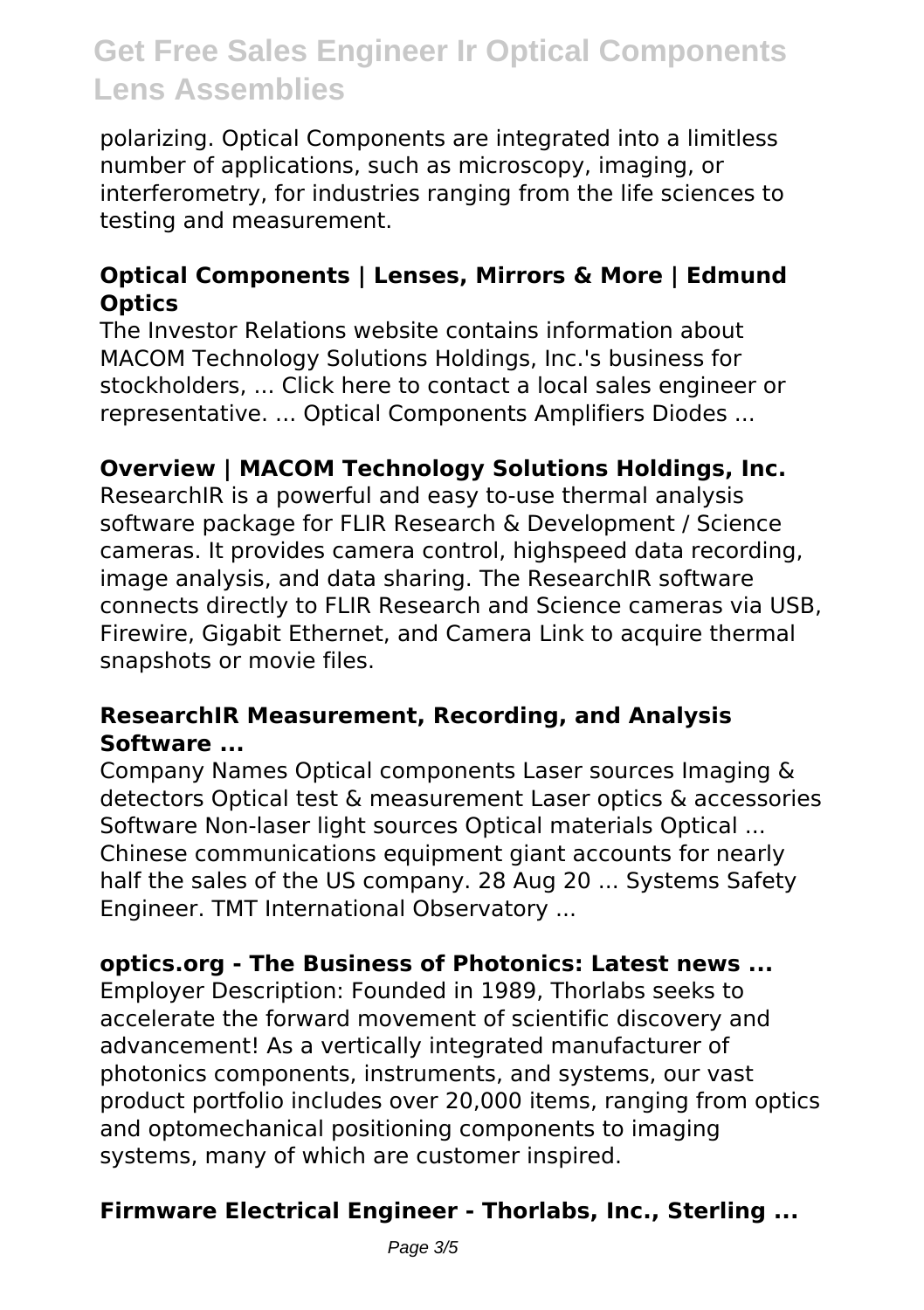Components of a typical CCTV systems ... Pacific Northwest Sales Engineer Over 20 years of experience with CCTV equipment. EFC May 2011 / URS Electronics 5 Advanced CCTV –What it means to your operations ... 18X optical / 10X digital zoom, WDR day/night camera

#### **Advanced CCTV and what it means to your operation**

Employer Description: Founded in 1989, Thorlabs seeks to accelerate the forward movement of scientific discovery and advancement! As a vertically integrated manufacturer of photonics components, instruments, and systems, our vast product portfolio includes over 20,000 items, ranging from optics and optomechanical positioning components to imaging systems, many of which are customer inspired.

#### **Applications Engineer II - Thorlabs, Inc., Newton, NJ ...**

Employer Description: Founded in 1989, Thorlabs seeks to accelerate the forward movement of scientific discovery and advancement! As a vertically integrated manufacturer of photonics components, instruments, and systems, our vast product portfolio includes over 20,000 items, ranging from optics and optomechanical positioning components to imaging systems, many of which are customer inspired.

#### **Electrical Design Engineer, Laser Products - Thorlabs, Inc ...**

Our work: Design of imaging and illumination optical path, electronics design, opto-mechanical design, construction and testing of multiple prototypes. Client: US supplier of telecom and spectroscopy equipment, developing new CCD based devices, needed custom electronics design of CCD driver board and controls.

#### **Need help with optical engineering or lens design?**

The FLIR RS8500 MWIR infrared camera system is a highperformance thermal camera and infrared telescope combined in a single weatherproof housing, specifically designed for longrange tracking and measurement applications including military range, aerospace, and outdoor research. Built around a highresolution  $1280 \times 1024$  midwave indium antimonide detector